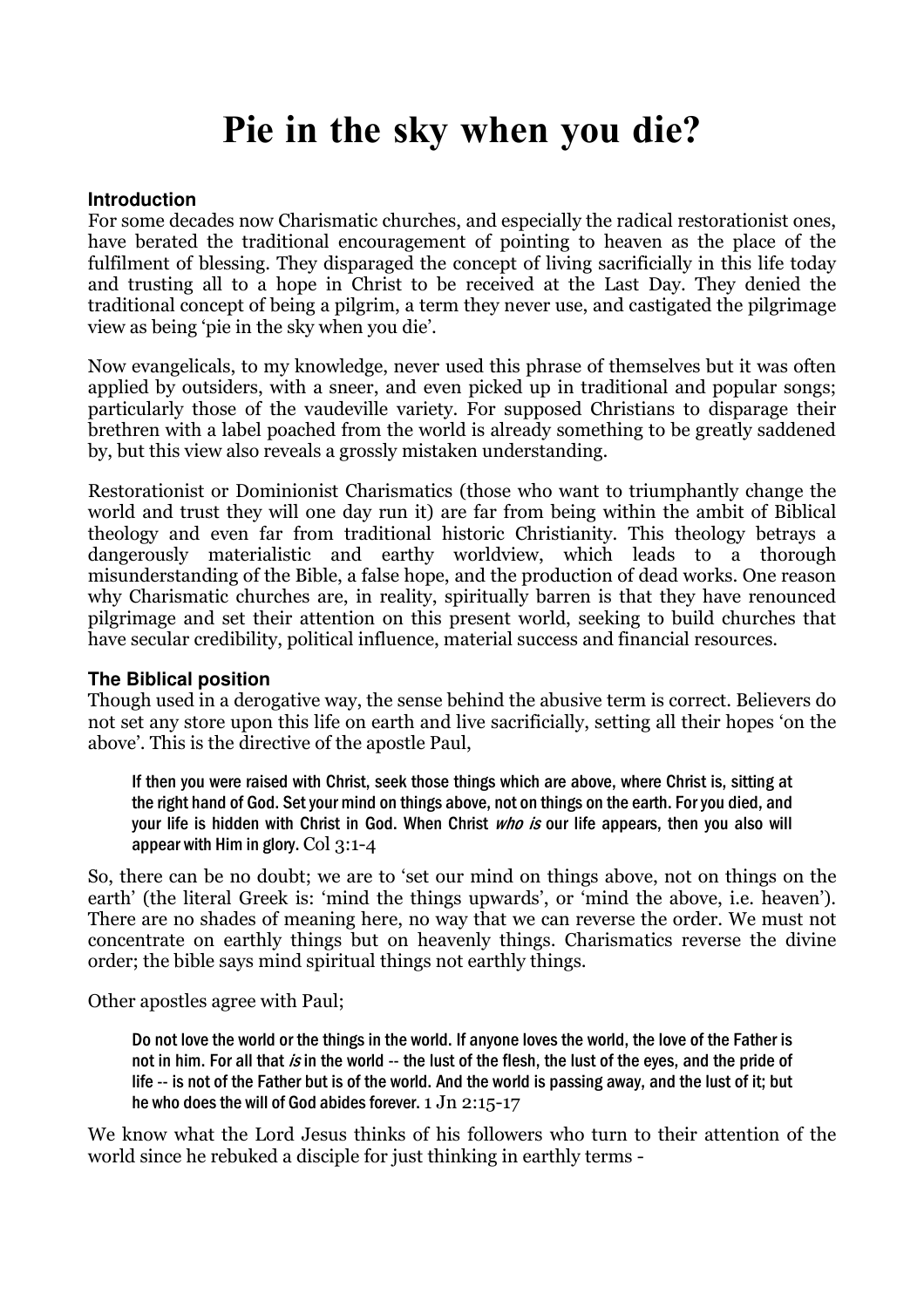#### But He turned and said to Peter, 'Get behind Me, Satan! You are an offence to Me, for you are not mindful of the things of God, but the things of men.' Matt 16:23

Peter had viewed Christ's mission in an earthly sense and failed to see the spiritual importance of his death. If we are mindful of earthly things instead of God's will as revealed in Scripture, we will offend him. Concentrating upon doing things in an earthly way is not only an affront to the Lord but is also an alliance with the devil.

It is an evil of huge proportions to lose focus upon heaven and spiritual things and replace it with a strategy that centres upon building something special in this world. God is angry with such.

Any time a man strives to go beyond simply meeting together in a house and seeking to edify the saints, equipping them to serve, he loses sight of God. All those who want to build large churches that meet in big buildings and make a lot of noise on Sunday are already far from the will of God. Worse still are those that declare that their intention is to 'take whole towns', to have influence over a region or to control hundreds of churches.

The job of a pastor is to train up people by solid doctrinal instruction so that they are built up into strong saints who can then serve God effectively. The divine pattern for this edification is in the local church, which is small in numbers and meets in a home centred upon breaking bread. As growth occurs he does not collect them into a large body or organisation, but splits them up into multiple churches where mutual ministries can flourish. This is what Jesus means when he says that saints are like salt on the earth – not in a big mass but small pieces spread about having a general significance, but not seen. Salt is to be tasted in a meal, not stared at in one lump.

## Seek those things which are above, where Christ is

The attention of the believer must always be set upon Christ and his spiritual goals. The denigration of 'pie in the sky when you die' is a looking towards heaven with the implication being that you are 'too heavenly minded to be of any earthly use'; but this is rubbish. Only by looking to Christ and having heavenly priorities can a believer do anything of any use.

Abraham had a great effect on the world and is pictured in the Bible as the foundation of faith. He is the first who was openly rewarded with a covenant of blessing (the Gospel) for having faith and being accounted as righteous. As such he is the rock from which we are cut (Isa 51:1-2). As a result of God's calling out, he was given faith and blessed. In his walk on earth he did many great things, founded two great nations and became the father of many more in the Gospel. Being granted Canaan as his inheritance he treated the material possession very lightly, even allowing his nephew to have the best portion; a man who was not even called by God. The reason why Abraham was not bothered with his earthly dominions and lived all his life in a tent was that he looked for a city that has foundations, a heavenly city,

By faith he dwelt in the land of promise as in a foreign country, dwelling in tents with Isaac and Jacob, the heirs with him of the same promise; for he waited for the city which has foundations, whose builder and maker is God. Heb 11:9-10

Abraham's hope was in the new heavenly Jerusalem, the spiritual inheritance of the sons of God. He did not waste time building a city in the land God gave him to compete with the cities of the local inhabitants, he set his hope on the above.

Abraham is an example to all believers to treat this world lightly and not grasp the things in the world. The place where our full blessing will be revealed is heaven, not this earth.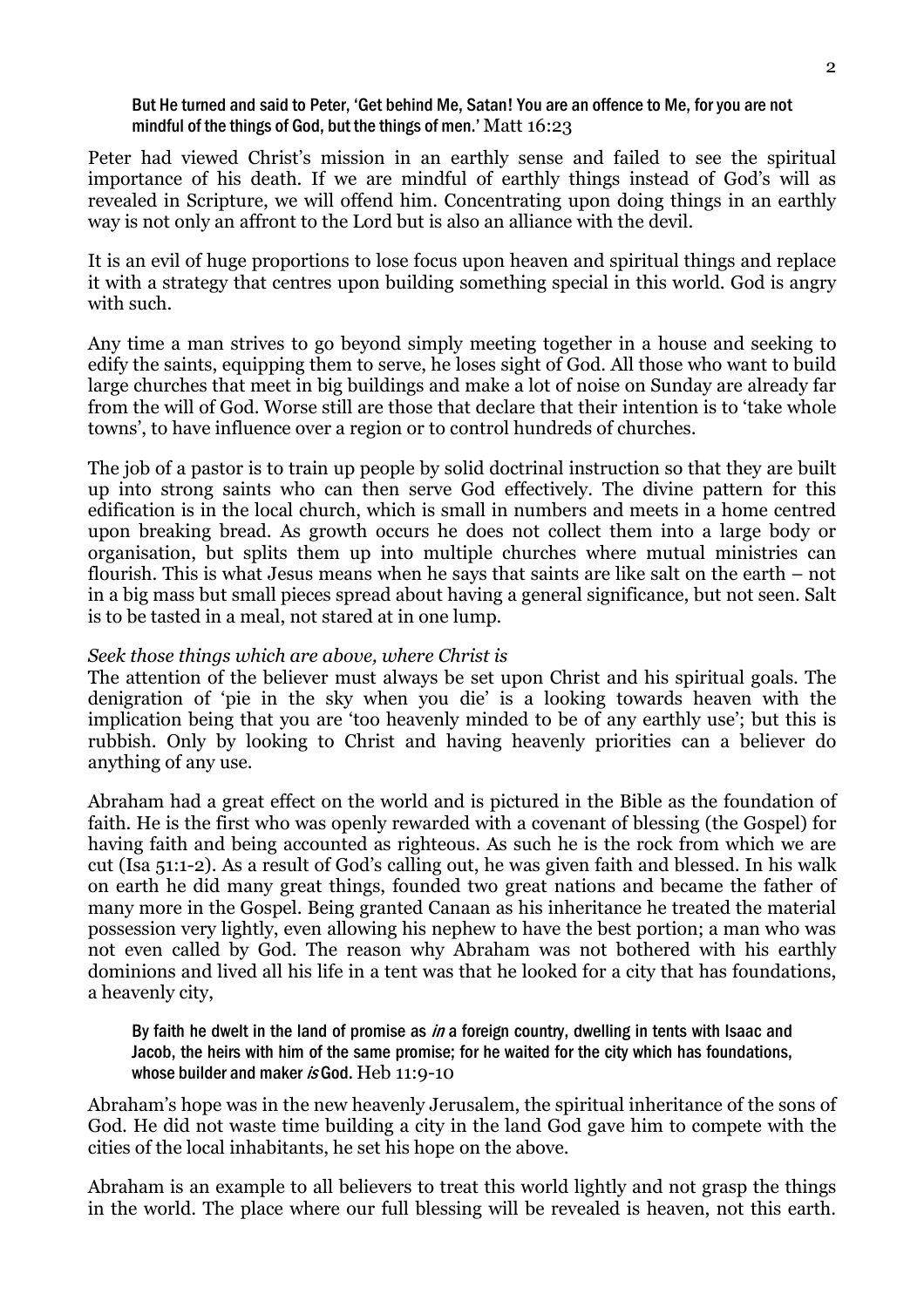Those who set their store on the earth will be greatly disappointed on the Last Day when all they built will be burned up.

All the patriarchs lived with this pilgrimage attitude:

These [Abel, Enoch, Noah Abraham, Isaac, Jacob, Jospeh] all died in faith, not having received the promises, but having seen them afar off were assured of them, embraced *them* and confessed that they were strangers and pilgrims on the earth. For those who say such things declare plainly that they seek a homeland. And truly if they had called to mind that *country* from which they had come out, they would have had opportunity to return. But now they desire a better, that is, a heavenly *country*. Therefore God is not ashamed to be called their God, for He has prepared a city for them. Heb 11:13-16

The believer is a stranger on the earth, a sojourner, someone passing through; he is someone seeking a homeland in heaven. God is not ashamed to be the God of such people and prepares a heavenly inheritance for such. He is not happy with those who seek a homeland here on earth.

# **The wrong position**

The basis of the wrong position is to seek to obtain an inheritance here and now on earth instead of in heaven. It is a position associated with those who claim that the kingdom of God is fully manifest in material power now, that the kingdom is present on earth in all the spiritual fulness of the power of God. Despite the command of Jesus for us to pray daily that the kingdom would come, these people insist that the kingdom has already come and is present in their ministry.

This is an utter failure to understand the decree of God in salvation. God's decree to save is based upon his decree to elect a people in Christ, for Christ to atone for their sin and for the Spirit to bring those elect to heaven. The decree of election is not yet completely fulfilled since there are many elect not yet born, hence the world continues to run. The world will run until the last elect person is saved and then Christ returns in glory to bring in the fulness of the kingdom and reign in a new heaven and a new earth. The kingdom is not consummated until all these things have occurred and sin is removed form the earth. Thus no believer enters into the fulness of his salvation until he has a new resurrected body and is fully sanctified.

Charismatic claims based upon the fulness of the kingdom are completely false, resting upon poor theological ideas about salvation. They are also connected to a wrong eschatology. Charismatic dominionist ideas are based upon a triumphant postmillennialism which claims that things get better and better, resulting in a global situation where the church rules the world through super-powered apostles and prophets. This is an utter failure to appreciate Biblical statements that things actually get worse and worse resulting in global persecution of the church under a totalitarian government. Ignoring this, Charismatics seek to build a material kingdom on the earth based upon large churches ruled by apostles and prophets. This reverses Christ's statement that his kingdom is not of this world but is heavenly (Jn 18:36).

This false position not only ignores Biblical statements and direct commands of Christ, but actually reverses them. Instead of a spiritual kingdom it seeks to build a material one. Instead of looking upwards to heavenly things they focus downwards on material things. Instead of worshipping in Spirit and truth they worship according to human sensuality. Instead of living a spiritual pilgrimage they build empires on earth. Instead of looking to Christ alone they look to men. Instead of preparing for global apostasy and totalitarianism, they expect things to get better. Instead of condemning the massive deceptions abounding in the world they contribute towards them.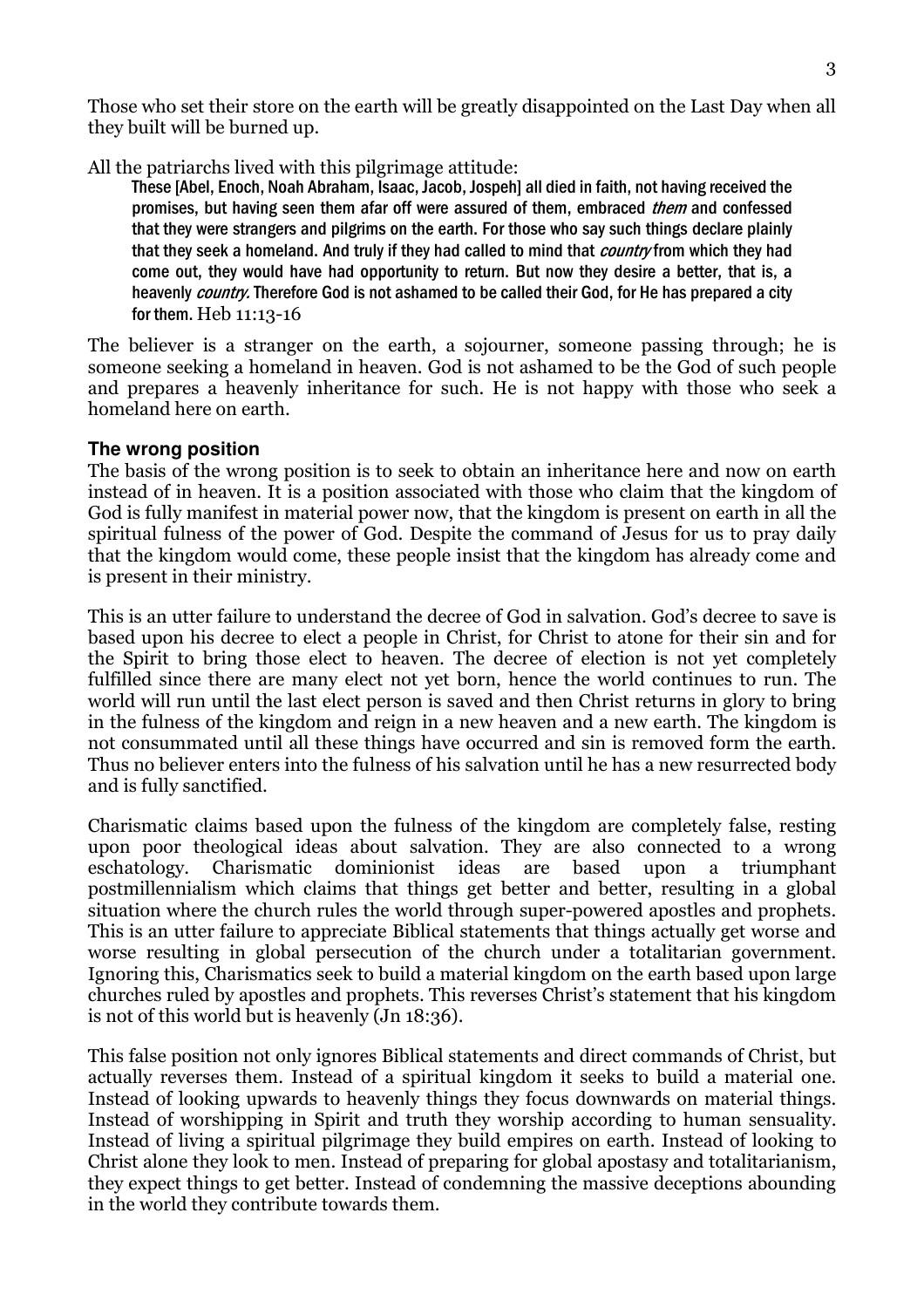We can illustrate this position in the following imaginary church, though the scenario is quite common. Its membership is 600 people and it meets in a purpose-built large industrial shed that cost a million pounds to purchase and fit out. To produce this finance the people centred all their giving to this building project and even gave more to the church than normal in various gift days dedicated to it. The church is submitted to the authority of an apostle who dominates church strategy through a hierarchical system of leaders. He claims to hear from God directly and then passes on this information, through the layers of leadership, to the people, who are expected to comply and can offer no questions. His strategy is centred on 'taking' the town, which involves having a large, influential presence and attracting outsiders to big meetings that involve loud bands, entertaining 'worship', drama and whipped up enthusiasm. Success is measured in numerical and financial terms. Ministerial power is measured by bogus claims to heal and manifest miracles; testimonies are usually due to emotional adrenaline rushes that give temporary relief of pain. This is a church that is earthy and man centred. It is not Biblical by any spiritual measurement.

## **The Christian hope is an anchor to the soul**

… we might have strong consolation, who have fled for refuge to lay hold of the hope set before us. This *hope* we have as an anchor of the soul, both sure and steadfast, and which enters the Presence *behind* the veil, where the forerunner has entered for us, even Jesus, having become High Priest forever according to the order of Melchizedek. Heb 6:19-20

There are two aspects to our hope. The first is the promise of salvation and eternal life, which most Christians understand and which needs little explanation. We do not see the fulness of salvation yet because we have an earthly body that will only be transformed at the coming of Christ. Until our body is metamorphosed to be like Christ's body, and until we are fully sanctified by the power of God, we cannot properly experience salvation or heaven. This Christian hope is faith in the promise of God that a believer has the gift of eternal life in Christ and that they will one day be like him, fit for heaven. This is the most important aspect of our hope and it is a looking to Christ for our complete salvation.

However, there is another aspect to our hope as we walk in this world. As well as trusting in Christ for life, the believer is also building an inheritance which is kept undefiled for him in heaven, ready to be revealed at the last Day (1 Pt 1:3-5). This inheritance is the building up of rewards that result from faith-works. Though all of salvation is by free grace, and though God has no obligation to do anything more for us, he sovereignly chooses to reward our obedience to his word. Even a cup of cold water given away in the name of Christ will receive a reward.

Thus denigrating believers for thinking about 'pie in the sky when you die' is an incredibly foolish thing to do. It is those believers who set their store on heaven and not this world that will receive a full inheritance in the new world. These rewards have to do with authority and responsibility in the kingdom of God, which Jesus symbolises as being a prince over several cities (Lk 19:12-24). Those who focus upon heavenly things and live a sacrificial life here will be greatly rewarded in heaven. Those believers who ignore building for a heavenly future will suffer loss at the Last Day. Loss of rewards is not only the punishment for failing our ethical obligations to Christ but also result from believing the wrong things or associating with those who believe the wrong things. Notice John's words spoken during a time of apostasy in the church,

For many deceivers have gone out into the world who do not confess Jesus Christ as coming in the flesh. This is a deceiver and an antichrist. Look to yourselves, that we do not lose those things we worked for, but *that* we may receive a full reward. Whoever transgresses and does not abide in the doctrine of Christ does not have God. He who abides in the doctrine of Christ has both the Father